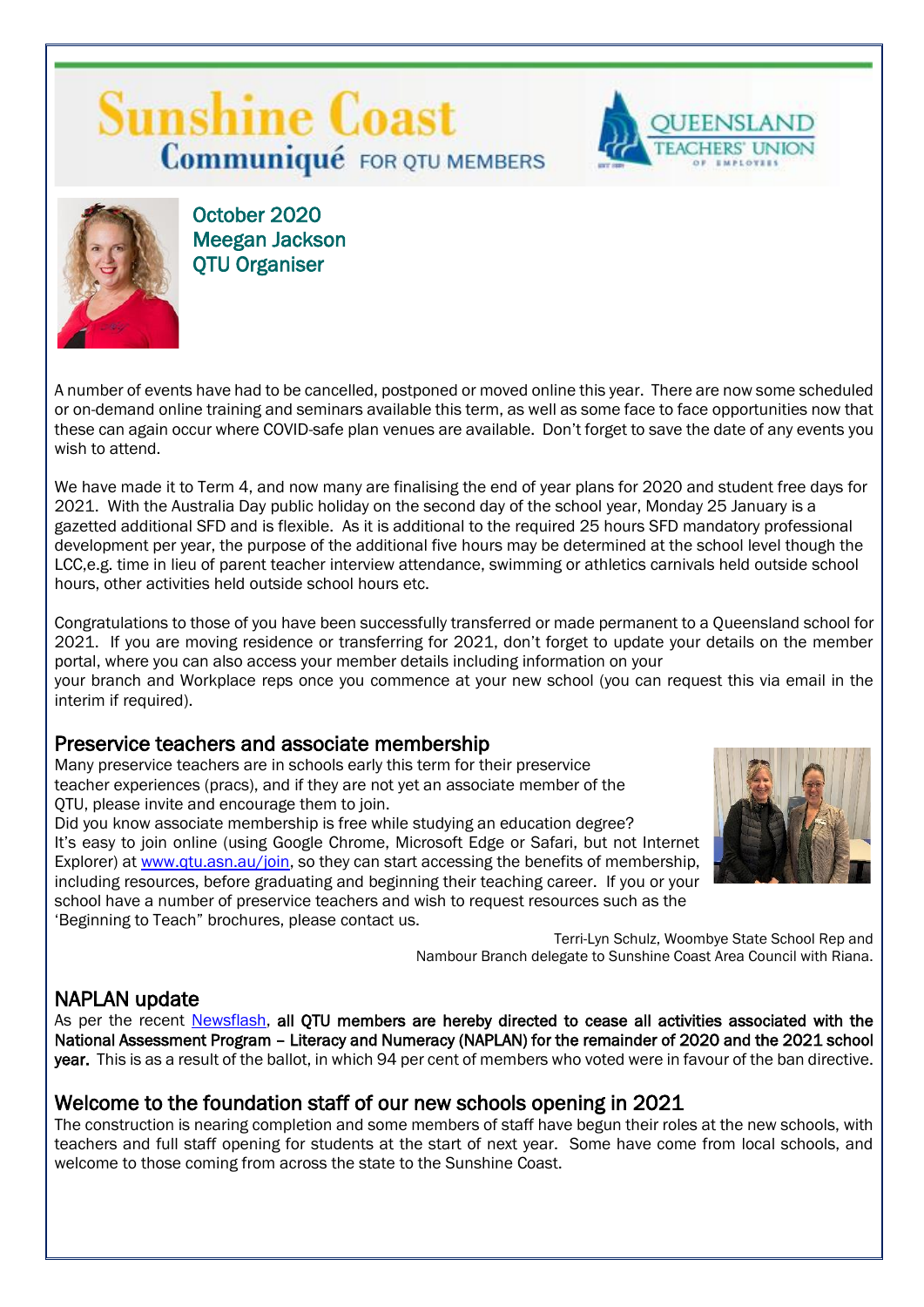## 2020 Term 4 branch meetings

Combination branches for end of year meetings with still occur, even though they may remain Zoom meetings instead of the added end of year refreshments in person of previous years. Potential venues with COVID-safe plans are being explored and any amendments will be advised.

| <b>Branch</b>                                       | Dates                        | <b>Time</b> | Venue                                                                                       |
|-----------------------------------------------------|------------------------------|-------------|---------------------------------------------------------------------------------------------|
| <b>Maleny &amp; Nambour</b><br><b>Branches</b>      | <b>Monday 9 November</b>     | 4.00pm      | Join Zoom meeting<br>https://zoom.us/j/98832057105?pwd=S3<br>pZVORKaWh5VTRDZkNvZGxMUWMxUT09 |
| Caloundra, Kawana &<br><b>Maroochydore Branches</b> | <b>Wednesday 11 November</b> | 4.00pm      | Join Zoom meeting<br>https://zoom.us/j/95524925052?pwd=dFl<br>jTkdBcExqWE010WIPZjdpaUdqQT09 |
| Caboolture & Morayfield<br><b>Branches</b>          | <b>Thursday 19 November</b>  | 4.00pm      | Join Zoom meeting<br>https://zoom.us/j/99363263863?pwd=ak<br>05bTQzQmlzY3hxd080NmhlK3B1dz09 |
| Coolum & Noosa Branches                             | <b>Thursday 26 November</b>  | 4.00pm      | Join Zoom meeting<br>https://zoom.us/j/96219838224?pwd=U3<br>p2M21vZnFFSUNTSIIHbU5vR1BHUT09 |



## Events and training: Term 4, 2020

Please note that any additional events will be communicated to members as they develop, including online and on-demand training. You can also book a presentation at your school, such as "Know Your Working Conditions", "Rights, Roles & Responsibilities" and "Occupational Violence".



[www.qtu.asn.au/occupationalviolence](http://www.qtu.asn.au/occupationalviolence) contains resources, including a self-paced online training program



<https://www.qtu.asn.au/QuEST> to access our schedule and information on the online and face-to-face courses available.

## Legal seminars – interactive three-part webinar by our lawyers, Holding Redlich.

The webinars will cover the following legal topics:

- Part 1: Defamation consequences and meanings
- Part 2: Q&A discussion criminal and disciplinary proceedings
- Part 3: WorkCover

These webinars are made available only to QTU members. Disclaimer: all registration details will be provided to the QTU directly.